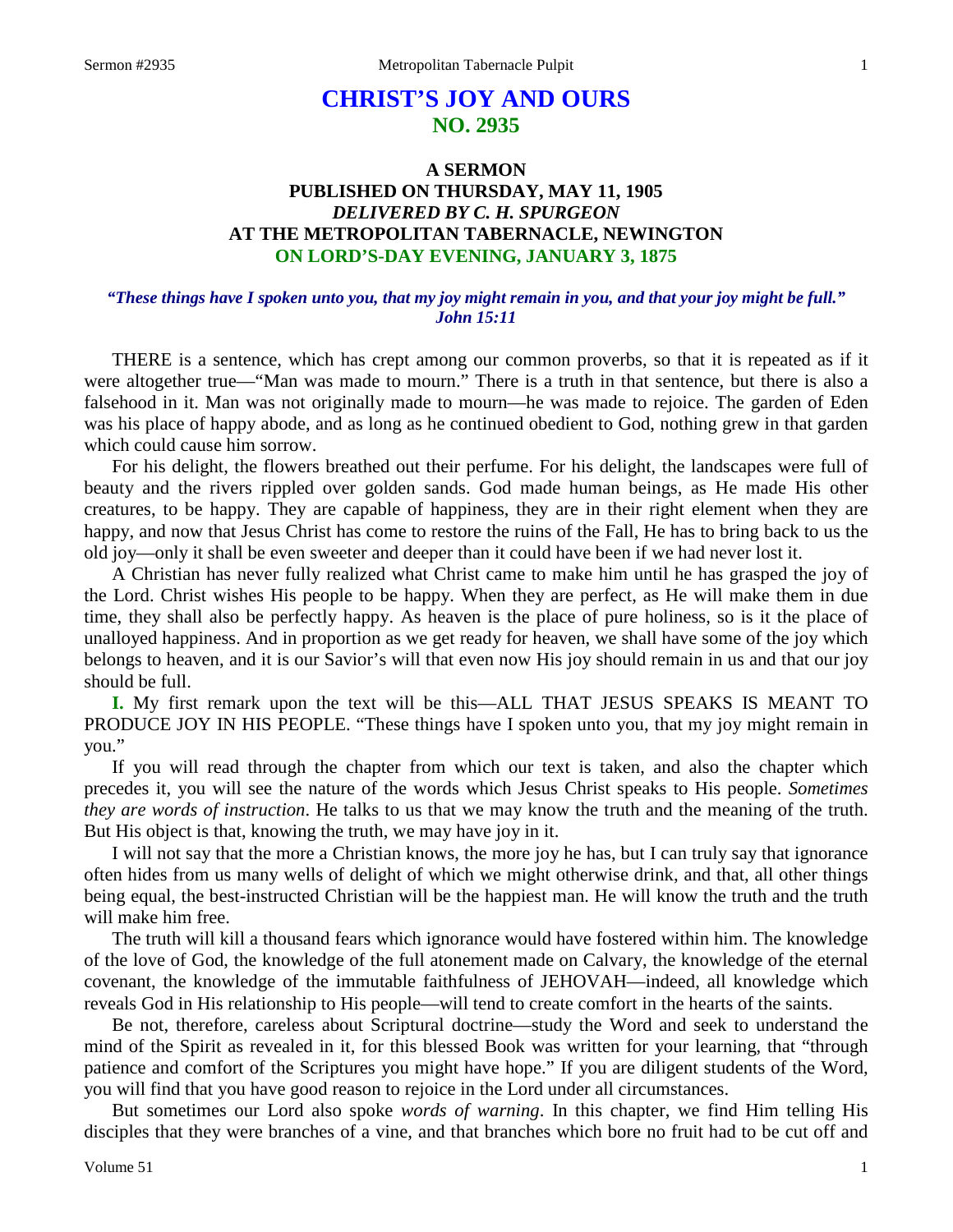cast into the fire. At first sight, it seems to us that there is nothing consoling in such words as those they sound sharply in our ears, and make us start and be afraid—and we ask ourselves, "Are we bearing fruit?"

Well, brethren and sisters, but such heart-searching as that is eminently beneficial and tends to deepen in us true joy. Christ would not have us rejoice with the false joy of presumption, so He takes the sharp knife and cuts that joy away. Joy on a false basis would prevent us from having true joy, and therefore the Master gives us the sharp and cutting word that we may be sound in the faith, that we may be sound in the life of God, and that so the joy we may get may be worth having—not the mere surf and foam of a wave that is driven with the wind and tossed, but the solid foundation of the Rock of Ages.

Our Lord also tells us that even the branches that bear fruit will have to be pruned that they may bring forth more fruit. "Unpleasant truth that!" somebody might say—"It will give me no joy to know that I shall have to endure the knife of correction and affliction." Yes, dear brother, but "tribulation worketh patience; and patience, experience; and experience, hope: and hope maketh not ashamed; because the love of God is shed abroad in our hearts by the Holy Ghost which is given unto us."

So, beginning rather high up in this pedigree, you get to joy at last, and get to it by the only right method. To try to sail up to joy by the balloon of fancy is dangerous work, but to mount up to it by Jacob's ladder, every round of which God has placed at the proper distance, is to climb to heaven by the safe road which He has appointed.

There is nothing which the Lord Jesus says to us, by way of warning, which does not guard us against sorrow, conduct us away from danger, and points us to the path of safety. If we will but listen to these words of warning, they will thus guide us to the truest happiness that mortals can ever find either here or hereafter.

You will notice, as you read the chapter, that our Lord, in addition to words of instruction and words of warning, utters *some very humbling words*. I think that is a very humbling verse in which He says, "As the branch cannot bear fruit of itself, except it abide in the vine; no more can ye, except ye abide in me."

But it is good for us to be humbled and brought low. The Valley of Humiliation has always struck me as being the most beautiful place in the whole of the pilgrimage which John Bunyan describes. To see that shepherd boy sitting down among the sheep and to hear him playing upon his pipe, and singing,—

> *"He that is down need fear no fall, He that is low no pride; He that is humble ever shall Have God to be his Guide;"*

teaches us that, to be brought down to our true condition of nothingness before God, and made to feel our entire dependence upon the power of the Holy Spirit, is the true way to promote in us a joy which angels themselves might envy. Be thankful, therefore, beloved, whenever you read the Scripture, whether it instructs you, or warns you, or humbles you. Say to yourself, "Somehow or other, this tends to my present and eternal joy, and therefore will I give the more earnest heed to it lest by any means I should lose the blessing it is intended to convey to me."

The chapter also abounds in gracious *words of promise*, such as this—"If ye abide in me, and my words abide in you, ye shall ask what you will, and it shall be done unto you." There are other promises here, every one of which is full of consolation to the children of God. Are any of you lacking in joy at this time? Do you feel dull and heavy of heart? Are you depressed and tried?

Then listen to what Jesus Christ says here—"These things have I spoken unto you, that my joy might remain in you, and that your joy might be full." What are the things that He says to you in other parts of His Word? He says, "Take therefore no thought for the morrow; for the morrow shall take thought for the things of itself." "Let not your heart be troubled: ye believe in God, believe also in me." "My sheep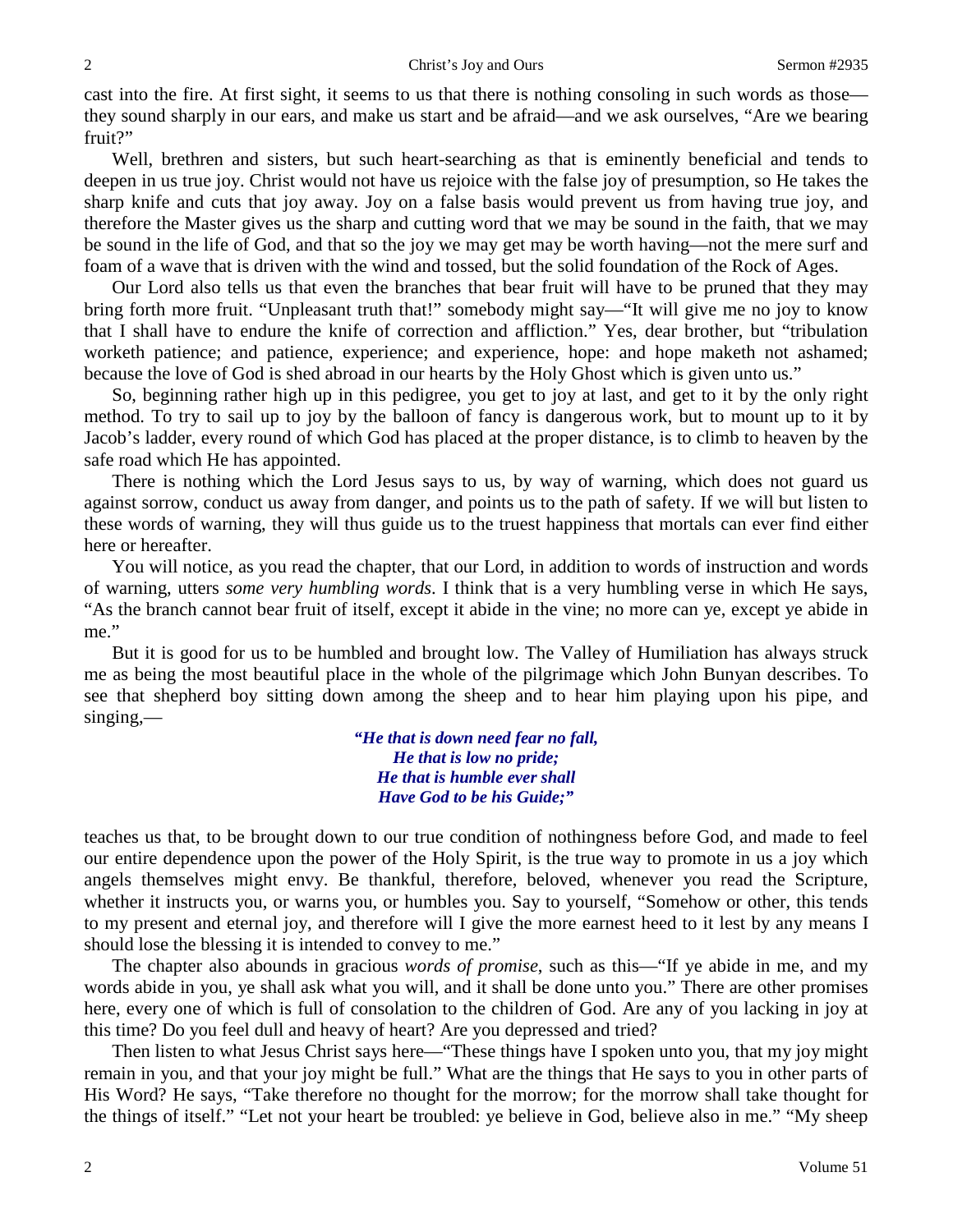hear my voice, and I know them, and they follow me: and I give unto them eternal life; and they shall never perish, neither shall any pluck them out of my hand."

In this strain does our Lord graciously talk to us—do not let Him talk to us in vain. My brethren, do not suffer His precious promises to fall upon your ears as the good seed fell upon the rocky or stony soil. The promise of harvest gives joy to the earth. Rob not your Lord of the sheaves which He deserves to gather from your heart and life, but believe His Word, rest upon it, and rejoice in it, realizing that His words of promise are meant to bring you great joy.

So are *His words of precept*. This chapter contains many of them, for He tells us that it is His command that we should love our brethren and also that we should continue in His love. He gives us many precepts of that kind, and every precept in God's Word is a signpost pointing out the road to joy. The commandments upon the tables of stone seem very hard, even though cut by the finger of God Himself, and the granite on which they are engraved is hard and cold. But the precepts of the Lord Jesus are tender and gracious, and bring us joy and life.

As you read them, you may be quite sure of two things—that is, if Christ denies you anything, it is not good for you, and if Christ commands you to do anything, obedience will promote your highest welfare. O child of God, never cavil at any precept of your Lord! If your proud flesh should rebel, pray it down, for rest assured that, if you were so selfish as only to wish to do that which would promote your own happiness, it would be the path of wisdom to be obedient to your Lord and Master.

I repeat what I said just now. The precepts of Christ are signposts indicating the way to joy. If you keep His commandments, you shall abide in His love. And if you carefully watch His eye, as the handmaidens watch the eye of their mistress, so as to do at once all that He bids you do, you shall have the peace of God flowing into your soul like a river and that peace shall never fail to bring you solid and lasting joy.

**II.** Now secondly, I gather from the text that, WHEN OUR LORD JESUS CHRIST JOYS IN US, THEN WE ALSO HAVE JOY.

This meaning of the text is the interpretation given to it by several of the early fathers. "These things have I spoken unto you, that my joy might remain in you." "That is to say," say they, "that I may rejoice over you, and rejoice in you, and be pleased with you, and that so your joy may be full." I am not certain that this is the meaning of the text, nor am I sure that it is not, but anyhow, it is a very blessed truth.

It means this. A child knows that its father loves it, and while it is quite sure that its father will never cease to love it, it also knows that if it is disobedient, the father will be displeased and grieved. But the obedient child gives pleasure to its father by its obedience, and when it has done so, it receives pleasure itself from that very fact.

There used to be servants in the olden time—and I suppose there are some now—who were so attached to their masters that if they gave satisfaction to them, they were perfectly satisfied. But the least word of displeasure from their master wounded them to the very heart. Perhaps a better illustration may be found in the nearer and dearer relationship of the wife and the husband. The wife, if she has pleased her husband, is delighted in the joy which she has given to him. But if by any means she has displeased him, she is unhappy until she has removed the cause of his displeasure and has again given him joy.

Now I know that my Lord Jesus loves me and that He will never do anything else but love me. Yet He may not always be pleased with me, and when He has no joy in me, my joy also goes if I have a heart that is true towards Him. But when He has joy in me—when He can rejoice in me, then is my joy also full. And everyone of you, whom the Lord has loved, will find this to be true—that in proportion as Jesus Christ can look upon you with joy as obedient and faithful to Him, in that proportion will your conscience be at ease and your mind will find joy in the thought that you are acceptable to Him.

What are the ways in which we can really please Christ Jesus and so have joy in Christ's pleasure? According to the chapter before us, *we please Him when we abide in Him.* "If you abide in me, and my words abide in you, ye shall ask what you will, and it shall be done unto you." If you sometimes abide in Christ, and sometimes turn away from Him, you will give Him no pleasure. But if He is the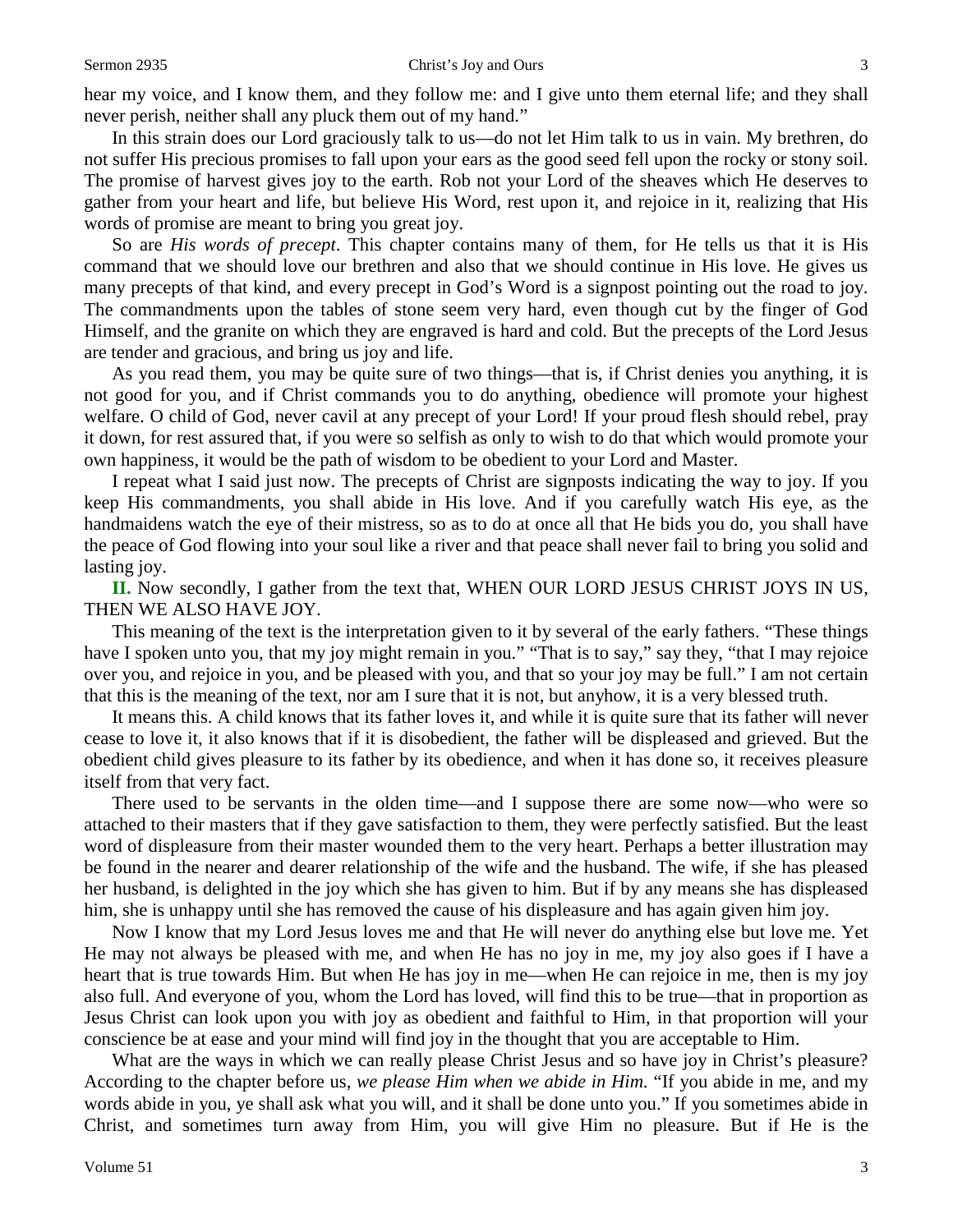indispensable Companion of your daily life—if you are unhappy should even a cloud come between you and your Lord—if you feel that you must be as closely connected with Him as the limb is with the head, or as the branch is with the stem, then you will please Him and He will take delight in your fellowship.

Fervent love to Christ is very pleasing to Him, but the chilly, lukewarm love of Laodicea is nauseous to Him, so that He says, "Because thou art lukewarm, and neither cold nor hot, I will spew thee out of my mouth." If you continue, day by day, to walk with God carefully and prayerfully, and to abide continually in Christ, He will look upon you with eyes of satisfaction and delight, and will see in you the reward of His soul-travail—and you, being conscious that you are giving joy to Him, will find that your own cup of joy is also full to overflowing.

What greater joy can a man have than to feel that he is pleasing Christ? My fellow creatures may condemn what I do, but if Christ accepts it, it matters not to me how many may condemn it. They may misrepresent and misjudge me, and impute wrong motives to me, and sneer and snarl at me, but if I can keep up constant and unbroken communion with the Christ of God, what cause have I for sorrow? Nay, if He be joyful in us, then our joy shall remain in us and shall be full.

Our Lord Jesus has also told us that *He has joy in us when we bring forth much fruit.* "Herein is my Father glorified, that ye bear much fruit; so shall ye be my disciples." That is to say, "I will recognize in you the evidence of true discipleship with satisfaction and delight."

Brethren and sisters in Christ, are we bringing forth much fruit unto God? Are you called to suffer? Then do you, in your suffering, bring forth the fruit of patience? Or are you strong and in robust health? Then are you, with that health and strength, rendering to the Lord the fruit of holy activity? Are you doing all you can for the Lord Jesus, who has done so much for you? You have received much from Him—are you yielding any adequate return to Him? It is little enough when it is what we call much, but oh, how little it is when it is little in our own estimation!

But when our Lord Jesus Christ sees us doing much for God, He is pleased with us, as the gardener is when, having planted a tree, and digged about it, and manured it, and pruned it, he sees it at last covered with golden fruit. He is pleased with his fruitful tree and Christ is pleased with His fruit-bearing disciples.

Are we making Christ glad in this fashion? If so, our own joy shall be full. I am not surprised that some Christians have so little joy when I remember how little joy they are giving to Jesus, because they are bringing forth such a little fruit to His praise and glory. Brethren and sisters, see you to this matter, I pray you. If I cannot enforce this truth with the power that it deserves, may the Holy Spirit cause the truth to come home with power to your hearts!

Our Lord also tells us that *He has joy in us when we keep His commandments.* "If ye keep my commandments, you shall abide in my love; even as I have kept my Father's commandments, and abide in his love. These things have I spoken unto you, that my joy might remain in you, and that your joy might be full. This is my commandment, That ye love one another, as I have loved you."

He that walks carefully in the matter of obedience to Christ's commands, wishing never to do anything offensive to Him, asking for a tender conscience that he may be at once aware when he is doing wrong, and earnestly desiring to leave no duty undone—such a man as that must be happy. He may not laugh much. He may have very little to say when in frivolous company. But there is a joy that laughter would but mock, there is a sacred mirth within to which the merriment of fools is but as the crackling of thorns under a pot.

And the man with a tender conscience has that joy, the careful walker has that joy, the man who, when he puts his head upon his pillow at night, can feel, "I have not been all that I want to be, but still I have aimed at holiness. I have tried to curb my passions, I have sought to find out my Master's will, and in every point to do it." Such a man sleeps sweetly and if he wakes, there is music in his heart. And such a man, whatever the trials of life may be, has abundant sources of joy within himself. He is pleasing to Christ, Christ joys in him, and his joy is full.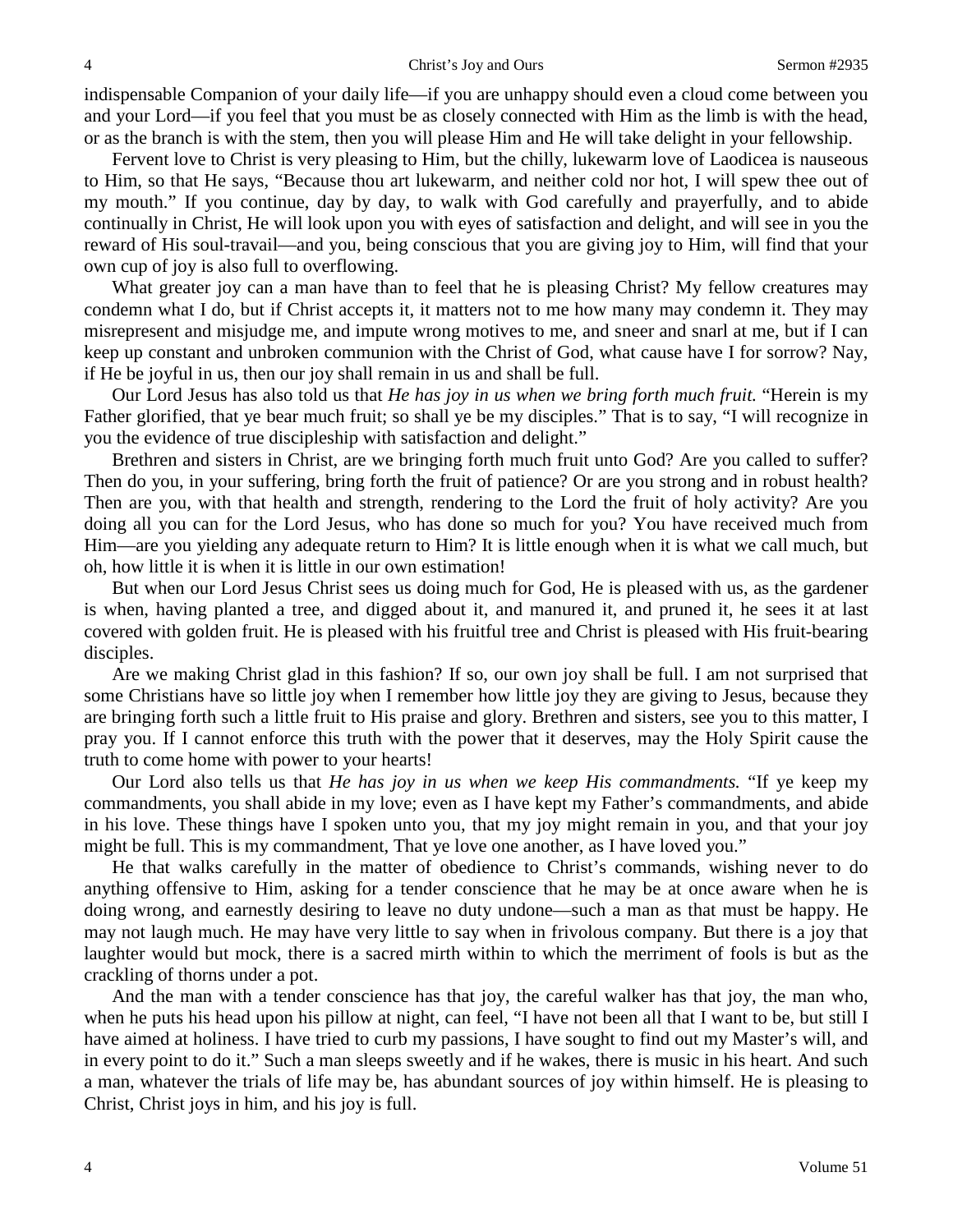#### Sermon 2935 **Sermon 2935** Christ's Joy and Ours 5

And *this is peculiarly the case with those who love the brethren*. There are some who do not love their brethren at all. Or if they do, they love themselves a great deal more. They are very apt to judge and to condemn their brethren. If they can find a little fault, they magnify it and if they can find none, they invent some.

I know persons who seem to be, by nature, qualified to be monks or hermits, living quite alone. According to their notion of things, they are much too good for society. No church is pure enough for them. No ministry can profit them. No one else can reach as high as the wonderful position to which, in their self-conceit, they fancy that they have attained. Let none of us be of that sort.

Many of the children of God are far better than we are and the worst one in his family has some points in which he is better than we are. I feel, sometimes, as though I would give my eyes to be as sure of heaven as the most obscure and the least in all the family of God. And I think that such times may come to some of you if you imagine yourselves to be so great and good.

You strong cattle that push with horn and with shoulder—and drive back the weak ones—the Lord may say to you, "Get you gone. You belong not to Me, for My people are not thus rough and boastful not thus proud and haughty. But I look to the man who is humble, to him who has a contrite spirit, and who trembles at My Word."

Did you ever try to pray to God under the influence of a consciousness of possessing the higher life? Did you ever try to pray to God that way? If you ever did, I do not think you will do it a second time. I tried it once, but I am not likely to repeat the experiment. I thought I would try to pray to God in that fashion, but it did not seem to came naturally from me. And when I had done so, I thought I heard somebody at a distance saying, "God be merciful to me a sinner," and he went home to his house justified. And then I had to tear off my Pharisaic robes and get back to where the poor publican had been standing, for his place and his prayer suited me admirably.

I cannot make out what has happened to some of my brethren, who fancy themselves so wonderfully good. I wish the Lord would strip them of their self-righteousness and let them see themselves as they really are in His sight. Their fine notions concerning the higher life would soon vanish then. Brethren, the highest life I ever hope to reach to, this side of heaven, is to say from my very soul,—

## *"I the chief of sinners am, But Jesus died for me."*

I have not the slightest desire to suppose that I have advanced in the spiritual life many stages beyond my brethren. As long as I trust simply to the blood and righteousness of Christ, and think nothing of myself, I believe that I shall continue to be pleasing to the Lord Jesus Christ, that His joy will be in me, and that my joy will be full.

**III.** Now, thirdly, I think we may gather from the text that THE JOY WHICH JESUS GIVES TO HIS PEOPLE IS HIS OWN JOY. "That *my* joy might remain in you."

I daresay you have noticed that a man cannot communicate to another any joy except that of which he is himself conscious. Here is a man who is rich. He can tell you the joy or riches, but he cannot give that joy to a poor man. Here is another man who takes delight in all sorts of foolery. He can tell you the joy of nonsense, but he cannot go beyond that. So, when Jesus gives us joy, He gives us His own joy, and what, think you, is that? I must put it very briefly.

The joy of Jesus is, first, *the joy of abiding in His Father's love*. He knows that His Father loves Him—that He never did anything else but love Him—that He loved Him or ever the earth was—that He loved Him when He was in the manger and that He loved Him when He was on the cross. Now that is the joy which Christ gives to you—the joy of knowing that your Father loves you.

Let me stop a little while, that you, who are really believers in the Lord Jesus Christ, may just roll that sweet morsel under your tongue—the everlasting God loves you! I have known the time when I have felt as if I could leap up at the very thought of God's love to me. That He pities you and cares for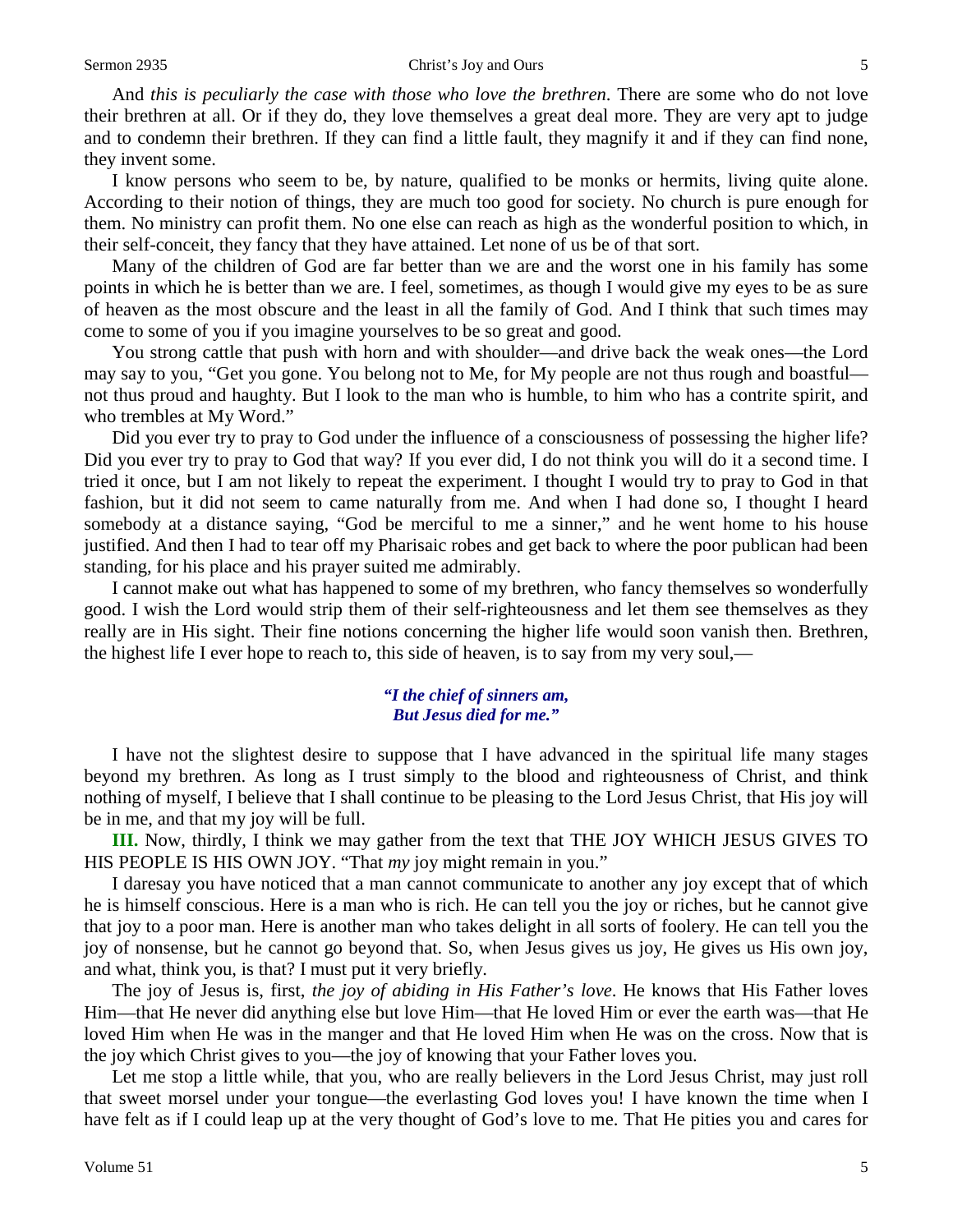you, you can understand. But that He loves you—well, if that does not make your joy full, there is nothing that can. It ought to fill us with delight to know that we are loved of the Lord with an everlasting and infinite love, even as Jesus Christ is loved. "The Father himself loveth you," declares Christ, so surely, you share Christ's joy—and that fact should make your own joy full.

Christ's joy was also *the joy of hallowed friendship*. He said to His disciples, "Henceforth I call you not servants; for the servant knoweth not what his Lord doeth: but I have called you friends; for all things that I have heard of my Father I have made known unto you." The friends of Jesus are those who are taken by Him into most intimate fellowship—to lean upon His breast and to become His constant companions.

Our Lord Jesus Christ has great joy in being on the most friendly terms with His people, and have not you also great joy in being on such friendly terms with Him? What higher joy do you want or can you have? I have heard a man say, very boastfully, that he once dined with Lord So-and-so. And another, just for the sake of showing off, spoke of his friend, Sir John somebody or other.

But you have the Lord Jesus Christ as your personal Friend, your Divine Companion. You are going to sit and feast with Him presently at His own table. He calls you no more His servant, but His friend. Does not that fact make you rejoice with exceeding joy? What is your heart made of if it does not leap with joy at such an assurance as that? You are beloved of the Lord and a friend of the Son of God! Kings might well be willing to give up their crowns if they could have such bliss as this.

Moreover, *our Lord Jesus felt an intense delight in glorifying His Father*. It was His constant joy to bring glory to His Father. Have you ever felt the joy of glorifying God, or do you now feel joy in Christ because He has glorified His Father? I solemnly declare that, if Christ would not save me, I must love Him for what He has done to exhibit the character of God.

I have sometimes thought that if He were to drive me out of doors, I would stand there in the cold and say, "Do what You will with me. Crush me if You will. But I will always love You, for there never was another such as You are, never one who so well deserved my love, and so fully won my affection and admiration as You have done."

How gloriously has Christ rolled away the great load of human sin, adequately recompensed the claims of divine justice, and magnified the law and made it honorable! He took the greatest possible delight in doing this. It was for the joy that was set before Him that He endured the cross, despising the shame. Let that joy be yours also. Rejoice that the law of God is honored, that justice is satisfied, and that free grace is gloriously displayed in the atoning work of the Lord Jesus Christ. It was the joy of Christ that He should finish the work which His Father gave Him to do. And He has finished it and therefore He is glad.

Will you not also rejoice in His finished work? You have not to put a single stitch to the robe of righteousness which He has wrought—it is woven from the top throughout and absolutely perfect in every respect. You have not to contribute even a quarter of a penny to the ransom price for your redemption, for it is paid to the uttermost farthing.

The great redemptive work is finished forever and Christ has done it all. He is Alpha and He is Omega. He is the Author and He is also the Finisher of our faith. Sit down, my brethren and sisters in Christ, and just feed on this precious truth. Surely this is the "feast of fat things, a feast of wines on the lees, of fat things full of marrow, of wines on the lees well refined," of which the prophet Isaiah long ago wrote.

I see You, Lord Jesus, with Your foot upon the dragon's neck. I see You with death and hell beneath Your feet. I see the glory that adorns Your triumphant brow as You wait till the whole earth shall acknowledge You as King, for You have once for all said, "It is finished," and finished it certainly is. And shall not my poor heart rejoice because You have finished it, and finished it for me?

**IV.** My last observation is that WHEN CHRIST COMMUNICATES HIS JOY TO HIS PEOPLE, IT IS A JOY WHICH REMAINS, AND A JOY WHICH IS FULL.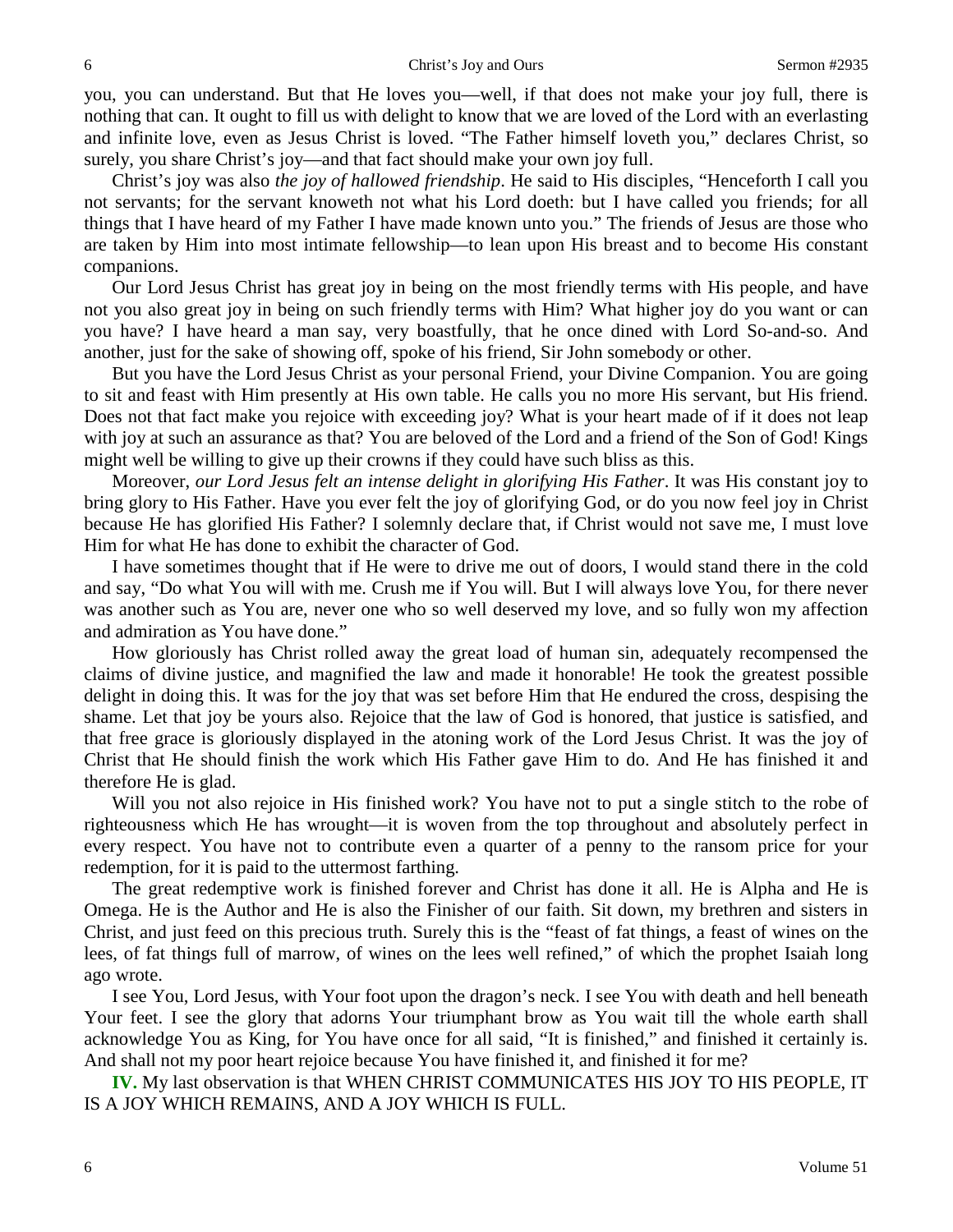No other joy remains. There is a great deal of very proper joy in many families when children are born, yet how many little coffins are followed by weeping mothers! There is joy when God fills the barn, and very properly so, for a bountiful harvest should make men glad. But the winter soon comes, with its cold, and dark, and dreary weather.

But brethren*, when we get the joy of the Lord, it remains.* Why? Because the cause of it remains. The rill will continue as long as the spring runs, and the joy of a Christian is one that can never alter, because the cause of it never alters. God's love never changes towards His people. The atonement never loses its efficacy. Our Lord Jesus Christ never ceases His intercession. His acceptableness with God on our behalf never varies. The promises do not change. The covenant is not like the moon—sometimes waxing and sometimes waning. Oh, no, if you rejoice with Christ's joy today, you will have the same cause for rejoicing tomorrow, and forever, and for evermore, for He says that His joy shall remain in you.

Then, next, *this joy is full joy*. Then, dear brethren, if our joy is full, two things are very clear. First, there is no room for any more joy, and secondly, there is no room for any sorrow. When a man gets to know the love of God to him, he is so full of delight that he does not want any more joy. The pleasures of this world lose all their former charm. When a man has eaten all he can eat, you may set whatever you like before him, but he has no appetite for it. "Enough is as good as a feast," we say.

When a man is forgiven by God, and knows that he is saved, the joy of the Lord enters his soul, and he says, "You may take all other joys and do what you like with them. I have my God, my Savior, and I want no more." Then, ambition ceases, lust is quiet, covetousness is dead, and desires, that once roamed abroad, now stay at home. The saved one says, "My God, You are enough for me. What more can I require? Since You have said to me, 'I love you,' and my heart has responded, 'My God, I love You, too,' I have more true wealth at my disposal than if I had all the mines of the Indies under my control."

There is, also, no longer any room for sorrow, for if Christ's joy has filled us, where can sorrow come? "But the man has lost his gold." "Yes," he says, "but if the Lord likes to take it from me, let Him have it." "But the man is bereaved of those that are very dear to him, as Job was." Yet he says, "The LORD gave, and the LORD hath taken away; blessed be the name of the LORD." When a man consciously realizes the love of God in his soul, he cannot want more than that. I wish that all of us had that realization, for then our joy would be so great that we would have no room left for sorrow.

Now, dear brethren and sisters, as you come to the table of your Lord in this spirit, you will feel so full of joy that you will be too full for words. People really full of joy do not usually talk much. A person who is carrying a glass that is full to the brim does not go dancing along like one who has nothing to carry. He is very quiet and steady, for he does not want to spill the contents of the glass.

So, the man who has the joy of the Lord filling his soul is often quiet—he cannot say much about it. I have even known that joy to get so full that we have scarcely known whether we have been in the body or out of the body. Pain, sickness, depression of spirit—all seem to have been taken right away and the man has had so clear a view of Christ, and his mind has been so abstracted from everything else, that afterwards it has almost seemed like a dream to him to have felt the love of God in its almighty power, lifting him above all surrounding circumstances.

Then, dear brethren, if it be so with us, the joy of the Lord will be much too full for us ever to forget it. If, at this moment, our soul is filled with Christ's joy, it is possible that twenty or thirty years hence, any one of us may be able to say, "I remember that first Sabbath night in the year 1875 at the Tabernacle. My Lord then met with me, looked into my soul, and saw there was a void there—and He poured His own heart's joy into me until my soul could not hold any more."

And perhaps, in some dark time in the future, your present experience will be a great stay to your soul, and you will recall David's words in a similar case, "O my God, my soul is cast down within me: therefore will I remember thee from the land of Jordan, and of the Hermonites, from the hill Mizar." And you will say, "Though, now deep calls unto deep at the noise of Your waterspouts, the remembrance of that bright season causes me to know that You do not forsake those on whom Your love has once been set."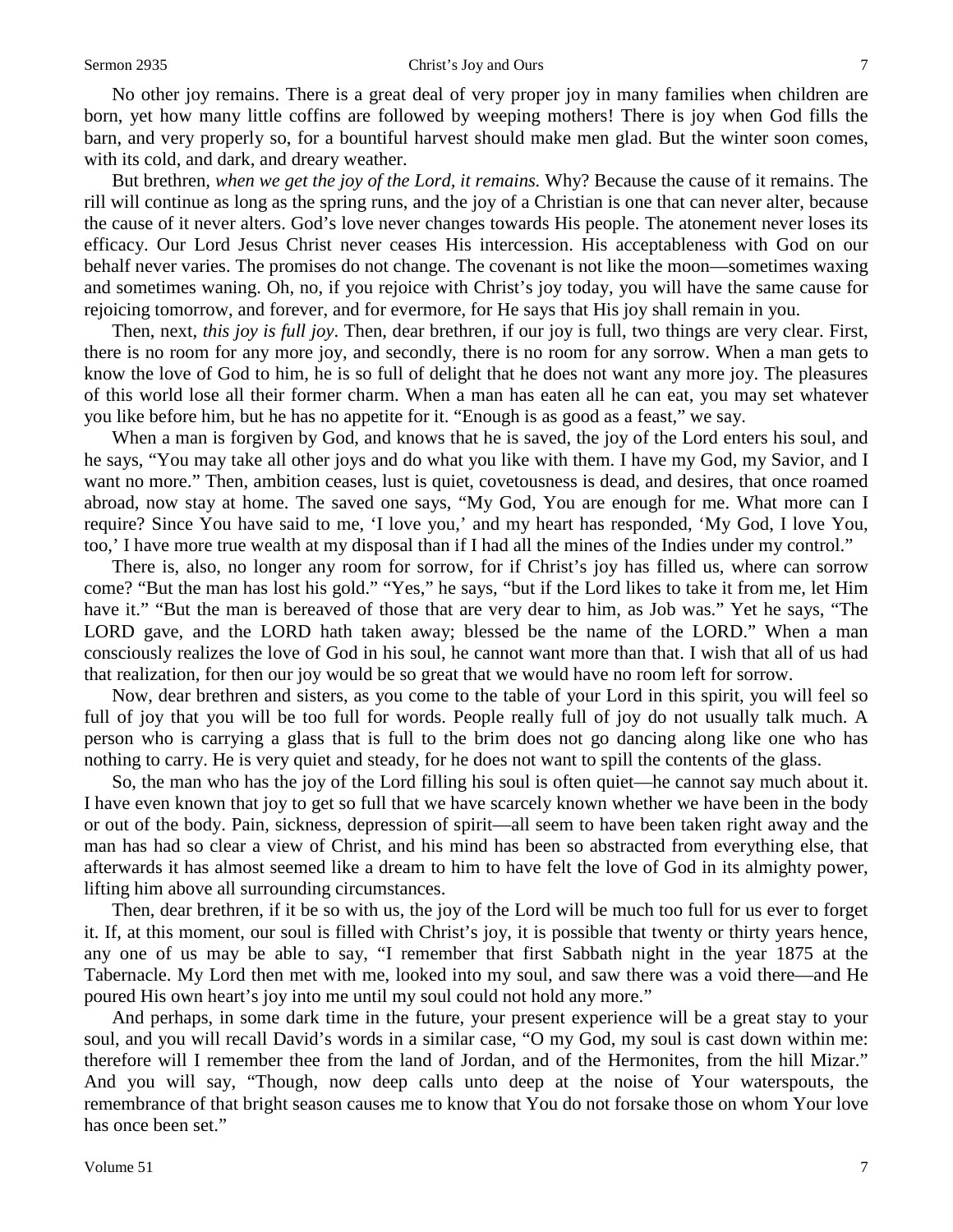Come close to your Lord, beloved. I delight to come very near to Him. To touch the hem of His garment is enough for sinners, but it is not enough for saints. We want to sit at His feet with Mary and to lay our heads upon His bosom as John did.

O you unconverted ones, look to Jesus, for if you look to Him, you shall live! But as for you who are converted, a look will not be enough for you. You want to keep on gazing at Him and for Him to keep on gazing at you till He shall say to you, "Thou hast ravished my heart, my sister, my spouse; thou hast ravished my heart with one of thine eyes, with one chain of thy neck." And you also shall say, "He brought me to the banqueting house, and his banner over me was love. Stay me with flagons, comfort me with apples: for I am sick of love."

Oh, that there might now be such sweet fellowship between Christ and all His blood-besprinkled ones that, if we cannot pass the portals of heaven, we shall be very near them. And if we cannot hear the songs of the angels, at any rate they will hear ours. And if we cannot look within and behold their joys, let us at least tempt them to look without and see ours, and half wish that they might be allowed to sit with us at this communion table, though that is an honor reserved for sinners saved by sovereign grace, for—

### *"Never did angels taste above Redeeming grace and dying love."*

Thus may the Master smile on you, my dearly-beloved, and make you to be such eminent saints that He can have great joy in you—for, then, His joy shall remain in you and your joy shall be full.

How I wish that everybody here knew my dear Lord and Master! I tell you, who do not know Christ and do not experientially know what true religion is, that five minutes realization of the love of Christ would be better for you than a million years of your present choicest delights. There is more brightness in the dark side of Christ than in the brightest side of this poor world. I would sooner lie on a bed and ache in every limb, with the death-sweat standing on my brow, by the month and year together, persecuted, despised, and forsaken, poor and naked, with the dogs to lick my sores, and the devils to tempt my soul, and have Christ for my Friend—than I would sit in the palaces of wicked kings, with all their wealth, and luxury, and pampering, and sin.

Even at our worst estate, it is better to be God's dog than the devil's darling. It is better to have the crumbs and the moldy crusts that fall from Christ's table for the dogs than to sit at the head of princely banquets with the ungodly. "I had rather be a doorkeeper in the house of my God, than to dwell in the tents of wickedness."

God bless you and save you. And He will do so if you trust in Jesus His dear Son. As soon as you trust in Jesus, you are saved. God grant that you may do so this very hour, for His dear name's sake! Amen.

# **EXPOSITION BY C. H. SPURGEON**

### *JOHN 15:1-11*

**John 15:1.** *I am the true vine, and my Father is the husbandman.*

All other vines were but types and shadows. Christ is the substance—God's ideal vine—"the true vine." Israel was a vine—the figure is a common one throughout the Old Testament—but it was a false vine and it bore bitter grapes.

#### **2.** *Every branch in me that beareth not fruit he taketh away:*

The true description of a real saint is that he is in Christ, that he abides in Christ, and that he bears fruit unto Christ. Where there are not these three things, there is no real saintship and so the man is taken away. Whatever he seems to be and seems to have, he is taken away. Oh, the sad loss of many